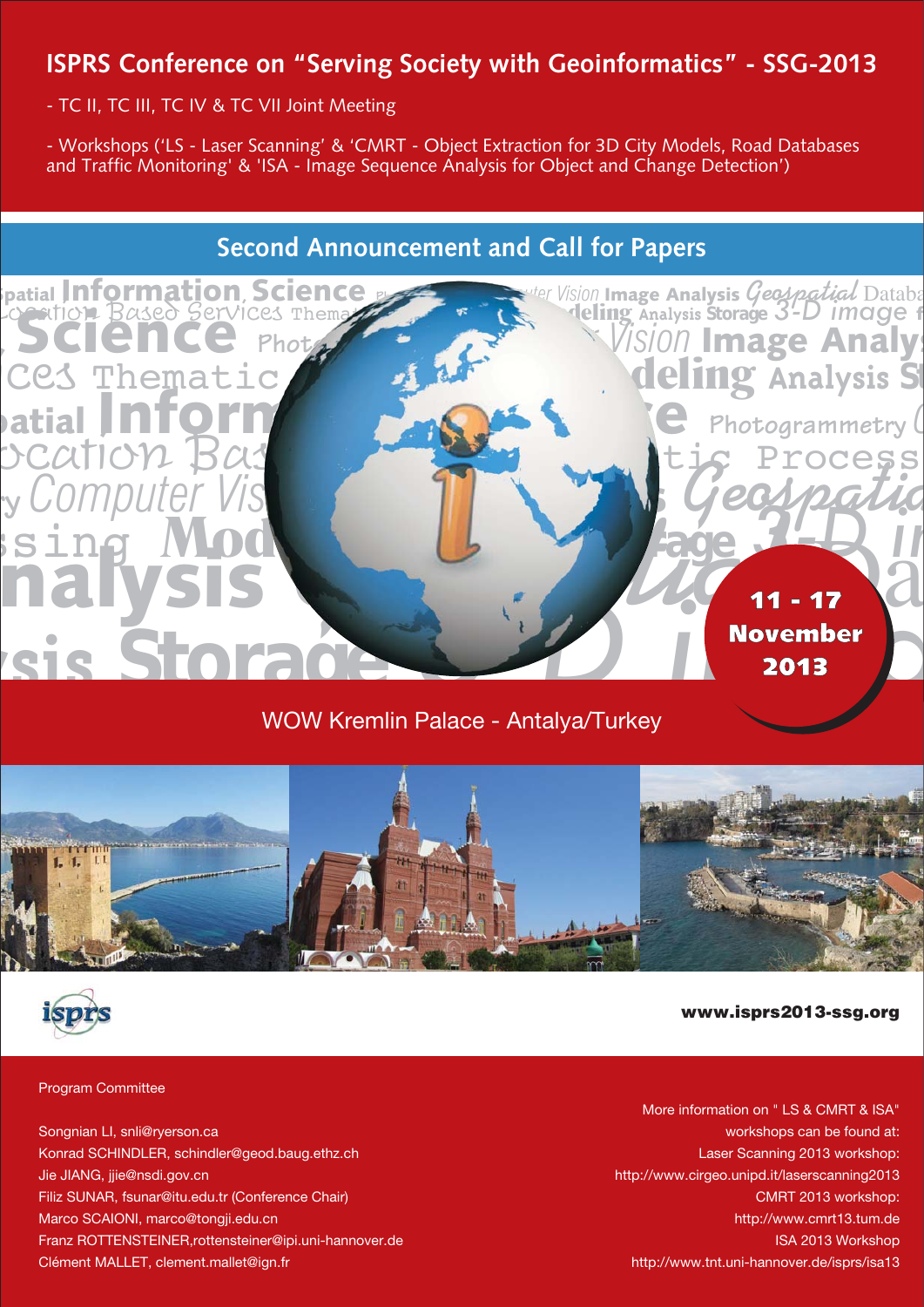

#### **Scope**

Geoinformatics is the synergy of data and systems from various disciplines brought together to provide information on the state of the earth: Geographical Information System (GIS); computerized databases and applications; computer science; remote sensing; photogrammetry; graphical processing; cartography; statistics; etc. – it is describing the main interface between the real and the measured, or virtual, world. It combines geospatial analysis and modeling, the development of geospatial databases; information systems design; visualization (human-computer interaction), and communication (both wired and wireless networking technologies).

Today, many government and non government agencies have started to use spatial data for managing their daily activities. Often, those concerned are not experts in Geoinformatics so there is a need to condense expert information into something usable by the end-user. To achieve this end, it is important that advances in the technology and new developments in the applications of Geoinformatics become a part of the information management and decision making process.

#### **Topics**

Submissions are invited in, but not limited to, the following areas:

- Spatial analysis and spatial data mining
- Spatial reasoning and spatial decision support systems
- Spatial data and model quality
- Geometric analyses of IR, SAR, IFSAR and LIDAR

• Automated feature and attribute extraction techniques and methodologies from multi-sensor/resolution/spectral/temporal and hyperspectral imagery

- Object detection, recognition, identification and reconstruction
- Extraterrestrial spatial databases and spatial information systems
- Integration of spatial information systems and image analysis for GIS-driven change detection, data capture and updating
- Dynamic spatial information systems, spatial data revision and versioning
- Physical modeling and signatures in remote sensing
- Thematic data analysis (classification, change detection, etc.)
- Radar and lidar data processing and applications

#### **Scientific Committee**

Filiz Sunar (Chair) Orhan Altan (Co-chair) Songnian Li (Co-chair) Konrad Schindler (Co-chair) Jie Jang (Co-chair)

François Anton Georg Bareth Eyal Ben-Dor Matthieu Brédif Tao Cheng Suzana Dragicevic Sander Oude Elberink David Holland Juha Hyyppä Sanna Kaasalainen Sıtkı Külür Qing-Quan Li Steve H.L. Liang

Yaolin Liu Derya Maktav Clément Mallet Jan-Peter Muller Jürgen Oberst Nicolas Paparoditis Chris Pettit E. Pattabhi Rama Rao Franz Rottensteiner Vladimir A. Seredovich Monika Sester Wenzhong (John) Shi

Julian Smit Uwe Soergel Alfred Stein Malcolm Taberner Gönül Toz Bert Veenendaal Andreas Wendel Wolfgang Wagner Mitsunori Yoshimura Hongping Zhang Jixian Zhang Sisi Zlatanova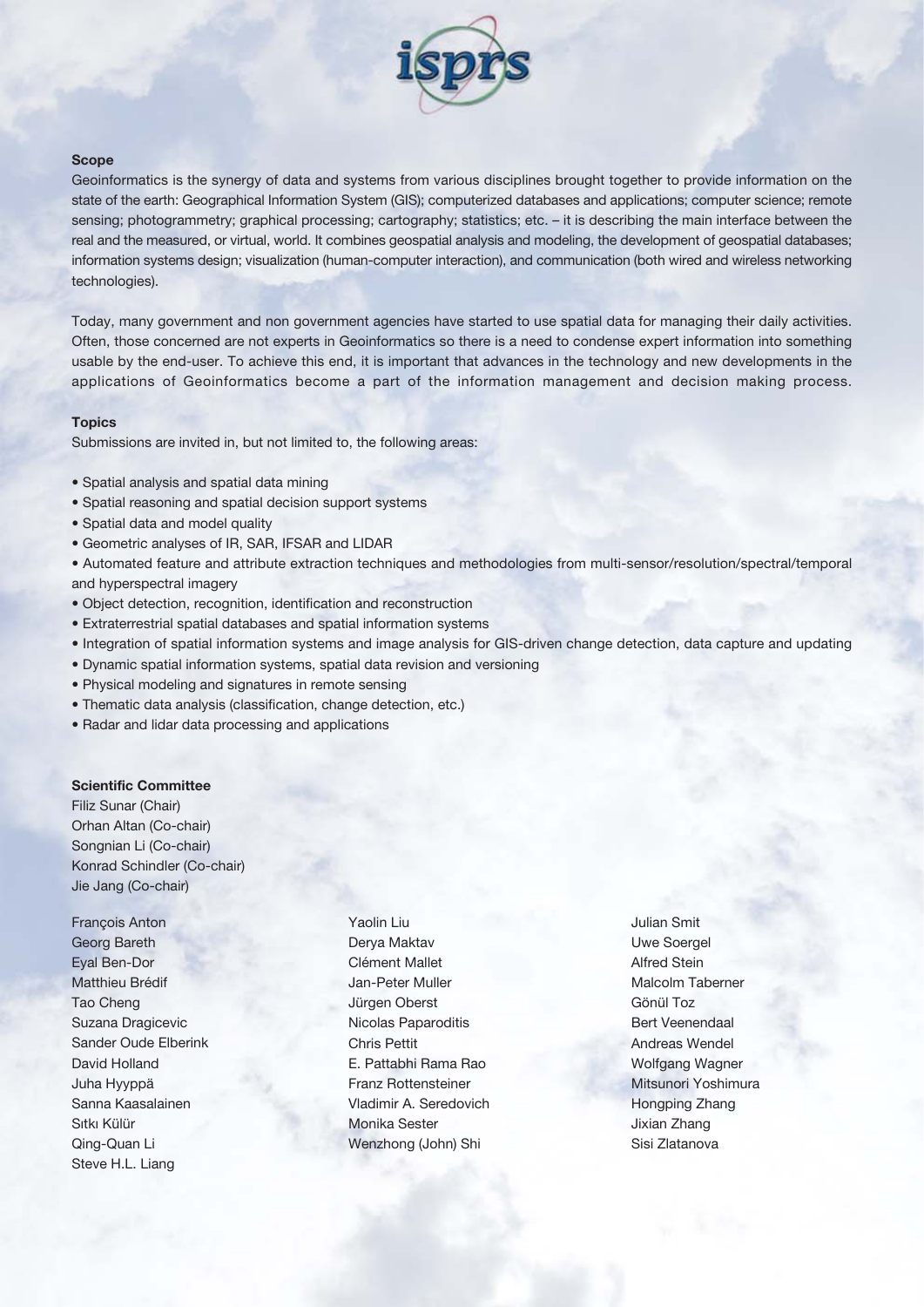

#### **Program**

| ISPRS SSG 2013 - TC II, III, IV, VII MEETING                               |                                                                             |                                          |                            |                           |                            |                             |                      |                      |
|----------------------------------------------------------------------------|-----------------------------------------------------------------------------|------------------------------------------|----------------------------|---------------------------|----------------------------|-----------------------------|----------------------|----------------------|
| 11.11.2013<br>Wednesday                                                    | 12.11.2013<br>Wednesday                                                     | 13.11.2013<br>Wednesday                  | 14.11.2013<br>Thursday     | 15.11.2013<br>Friday      | 16.11.2013<br>Saturday     |                             | 17.11.2013<br>Sunday | 18.11.2013<br>Monday |
| <b>Laser Scaning</b><br>2013<br>Workshop<br><b>ISA</b><br>2013<br>Workshop | <b>Laser Scaning</b><br>2013<br>Workshop<br><b>CRMT</b><br>2013<br>Workshop | <b>Laser Scaning</b><br>2013<br>Workshop | <b>Plenary Session I</b>   | <b>Plenary Session II</b> | <b>Plenary Session III</b> |                             |                      |                      |
|                                                                            |                                                                             |                                          | <b>Coffee Break</b>        |                           |                            |                             |                      |                      |
|                                                                            |                                                                             | <b>CRMT</b><br>2013                      | <b>Oral Session I</b>      | <b>Oral Session III</b>   | <b>Oral Session VI</b>     | eting<br>៖                  |                      |                      |
|                                                                            |                                                                             | Workshop                                 | Lunch                      |                           |                            | Social<br><b>Activities</b> |                      |                      |
|                                                                            |                                                                             | 16:00 ISPRS SSG 2013<br><b>OPENING</b>   | <b>Poster Session</b>      | <b>Oral Session IV</b>    | <b>Oral Session VII</b>    | aUnion                      |                      | Geo Unions Meeting   |
|                                                                            |                                                                             | <b>Keynote Speaker</b>                   | <b>Coffee Break</b>        |                           | Ō                          |                             |                      |                      |
|                                                                            |                                                                             |                                          | 19:00 Welcome<br>Reception | <b>Oral Session II</b>    | <b>Oral Session V</b>      | <b>CLOSING</b>              |                      |                      |

#### **Abstract Submission**

• The SSG joint meeting requires abstracts for all papers, including plenary papers, oral and poster presentations, for the review process. Proceedings will be published as ISPRS Archives. Abstracts are due on June 30, 2013. You may send your abstract online through www.isprs2013-ssg.org.

• The workshops require full papers which will undergo double-blind peer review and will be published in the ISPRS Annals. Submissions describing original and unpublished research are invited by June 30, 2013 and should be made through

- **www.pf.bv.tum.de/isprs/cmrt13/** for **CMRT**
- **www.cirgeo.unipd.it/laserscanning2013/** for **Laser Scanning**
- **www.tnt.uni-hannover.de/isprs/isa13/** for **Image Sequence Analysis**

• The papers should be prepared according to the ISPRS guidelines for preparing manuscripts (http://www.isprs.org/documents/orangebook/app5.aspx) and should not exceed 6 pages in length.

• Accepted papers have to be submitted as camera-ready manuscripts by August 31, 2013.

• At least one author has to be registered before the deadline of authors to warrant publication of the paper in the proceedings.

#### **Important Dates**

| Papers to be submitted to joint meeting for ISPRS Archives |                   |
|------------------------------------------------------------|-------------------|
| Deadline for Submission of abstracts                       | 30 June 2013      |
| Notification of authors                                    | 15 July 2013      |
| Papers to be submitted to LS, CMRT & ISA for ISPRS Annals  |                   |
| Deadline for Submission of full papers                     | 30 June 2013      |
| Notification of authors                                    | 19 August 2013    |
| Deadline for Submission of camera ready manuscripts        | 31 August 2013    |
| Deadline for Registration of authors:                      | 31 August 2013    |
| Deadline for Early registration deadline                   | 15 September 2013 |

\* More information on "ISPRS Archives and Annals" can be found at http://www.isprs.org/publications/Default.aspx and ISPRS Orange Book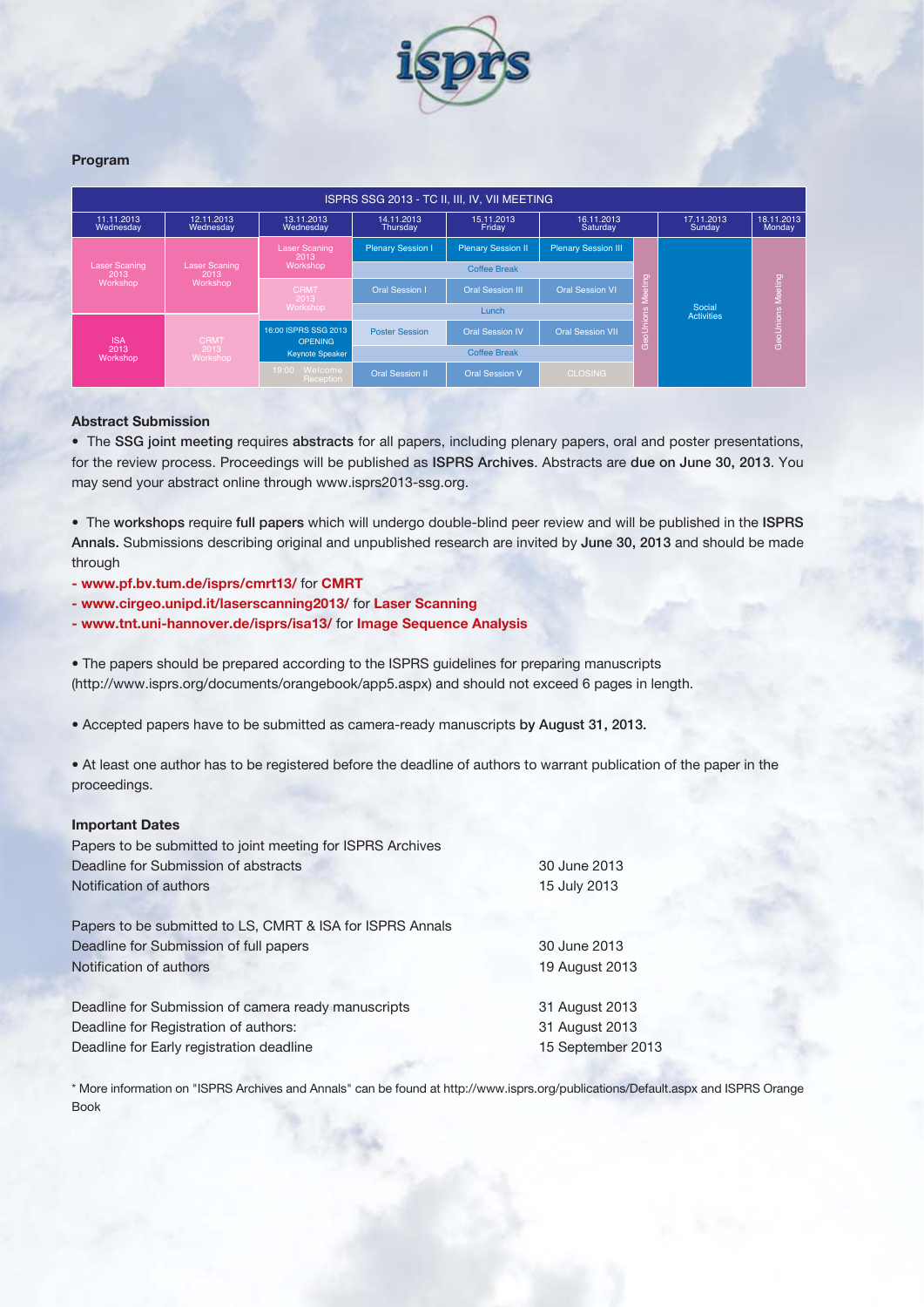

#### **Registration & Accommodation**

| 1- REGISTRATION FEES                 |                           |                          |  |
|--------------------------------------|---------------------------|--------------------------|--|
| <b>FULL PARTICIPANT</b>              | Before September 15, 2013 | After September 15, 2013 |  |
| <b>JOINT MEETING</b>                 | 400 Euro                  | 500 Euro                 |  |
| CMRT, LS & ISA WORKSHOPS             | 300 Euro                  | 400 Euro                 |  |
| <b>JOINT MEETING &amp; WORKSHOPS</b> | <b>500 Euro</b>           | 600 Euro                 |  |

| <b>STUDENT</b>            | Before September 15, 2013 | After September 15, 2013 |
|---------------------------|---------------------------|--------------------------|
| <b>JOINT MEETING</b>      | 250 Euro                  | 300 Euro                 |
| CMRT, LS & ISA WORKSHOPS  | 200 Euro                  | 250 Euro                 |
| JOINT MEETING & WORKSHOPS | 300 Euro                  | 350 Euro                 |

| 2- ACCOMPANYING PERSON & COMPANY REPRESENTATIVE |                           |                          |  |  |
|-------------------------------------------------|---------------------------|--------------------------|--|--|
|                                                 | Before September 15, 2013 | After September 15, 2013 |  |  |
| <b>JOINT MEETING</b>                            | 100 Euro                  | 150 Euro                 |  |  |
| CMRT, LS & ISA WORKSHOPS                        | 50 Euro                   | 75 Euro                  |  |  |
| JOINT MEETING & WORKSHOPS                       | 125 Euro                  | 175 Euro                 |  |  |

• Participants of the scientific program, even speakers, accompanying persons or company representatives should register to the conference.

• Registration fees include conference cd, conference bag, certificate of attendance, entrance to the exhibition area and conference area.

• All accepted papers should be presented at the ISPRS2013-SSG Conference. Therefore, at least one author of each accepted paper must be registered before September 15th (submissions are limited to one paper per main author), and present the paper. If none of the authors of an accepted paper is registered by the indicated deadline, or the paper is not presented in the conference, it will be withdrawn from the conference archives. If an accepted paper has more than one author, and more than one of those authors will attend, then each author who attends the conference must pay a registration. Only the presenting author must register by the deadline; the other authors do not have a deadline to register.

• VAT 18% is to be added to the above given fees.

#### **REGISTRATION CANCELLATION POLICY**

• All booked registration services cancelled before 02 August, 2013 are 100% refundable after deduction of expenses already incurred.

• All booked registration services cancelled between the dates of 02 August - 15 September 2013 are 50% refundable.

• No refunds for cancellations made after 15 September 2013.

• All cancellations must be done in writing to Conference Secretariat.

• All refunds will be executed after the end of Joint Meetings.

| <b>3- ACCOMMODATION FEE</b> |              |                  |                  |  |
|-----------------------------|--------------|------------------|------------------|--|
| Category                    | <b>Hotel</b> | Single Room (AI) | Double Room (AI) |  |
| $5*$                        | WOW HOTELS   | 90,00 Euro       | 125,00 Euro      |  |

• The prices above given are on all inclusive basis. They are valid for one night and exclusive of VAT 8%.

• For reservations after 15 September, 2013 EURO 10.- will be charged per night as late reservation fee.

• The accommodation requests will be confirmed based upon availability. Please note that if the hotel is already fully booked you will be assigned to another one of the same category.

• A written confirmation will be provided by Conference Secretariat upon the REGISTRATION & ACCOMMODATION FORM and full payment for total stay is received.

• VAT 8% is to be added to above given fees.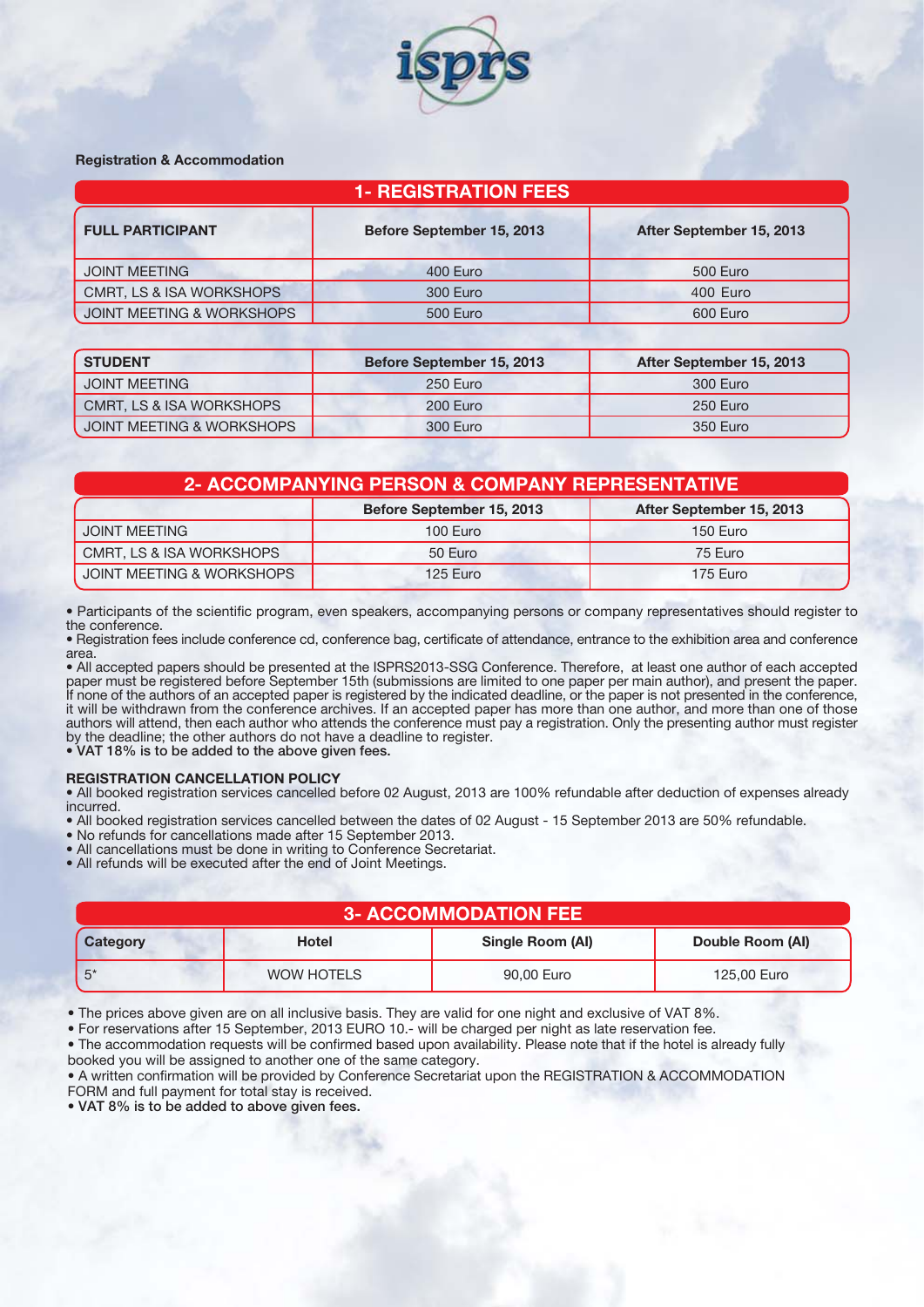

### **HOTEL RESERVATION CANCELLATION POLICY**

- Cancellation requests for the hotel accommodation must be sent in writing to Conference Secreteriat.
- If cancellation of hotel accommodation is requested before 02 September 2013, the fee paid shall be reimbursed after the banking charges are deducted.
- No reimbursement shall be made if the hotel accommodation is cancelled after 02 September 2013.
- All reimbursements is to be made after the Conference.

# **4- ORGANIZATION FEE (For the guests who will not accommodate in WOW Hotels)**

Organization Fee which is EURO 40 + VAT 18%, (per day, per person) is to be paid by participants who will not accommodate in Wow Hotels and who has not made his / her booking through Organization Secretariat. It is to cover food & beverage services on "All Inclusive" basis that are already included in accommodation fee and stipulated by the Hotel. This charge is not applicable for ones who book their rooms at WOW Hotels through the Organization Secretariat. **VAT 18% is to be added to below given fees.**

| Full Participant JOINT MEETING<br><b>Student JOINT MEETING</b><br>Company Representative JOINT MEETING<br>Accompanying Person JOINT MEETING | EURO 200.- / Per person |
|---------------------------------------------------------------------------------------------------------------------------------------------|-------------------------|
| Full Participant CMRT, LS & ISA WORKSHOPS<br>Student CMRT, LS & ISA WORKSHOPS<br>Accompanying Person CMRT, LS & ISA WORKSHOPS               | EURO 80.- / Per person  |
| Full Participant JOINT MEETING & WORKSHOPS<br>Student JOINT MEETING & WORKSHOPS<br>Accompanying Person JOINT MEETING & WORKSHOPS            | EURO 280.- / Per person |

## **5- TRANSFER FEES**

| One way transfer from Antalya Airport to Wow Hotels or vice versa | <b>EURO 40.-</b> |
|-------------------------------------------------------------------|------------------|
| Round Trip transfer from and to Antalya Airport                   | EURO 70.-        |

Transfer service from Antalya Airport to Wow hotels and vice versa will be provided for conference participants upon request. Wow hotels are located 17 kilometers far away from Antalya airport and it takes 25 minutes by car. Prices are valid up to 2 persons. For additional guests transfer fee is EURO 20. / per trip / per person **VAT 18% is to be added to above fees.**

# **6- CONFERENCE DINNER**

Conference dinner EURO 85.- / Per person

Reservation for the Conference dinner that will be on 16 November, 2013 and relevant payment should be made by 15 September, 2013.

**VAT 18% is to be added to above fee.**